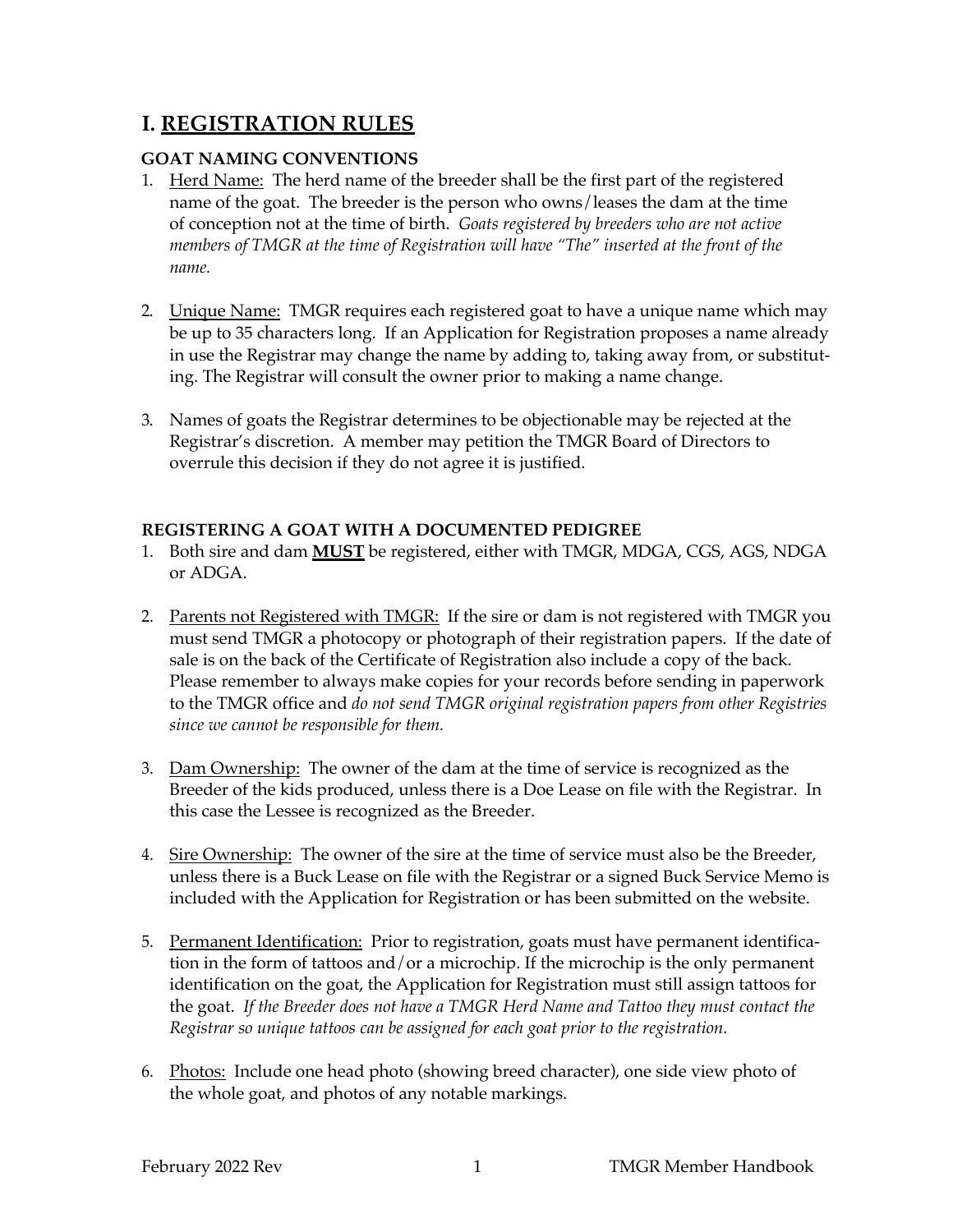- *7.* Paperwork: Please make sure paperwork is filled out in its entirety, complete with photos and payment. Incomplete paperwork will result in delays. *TMGR is not responsible for incorrect information on certificates from other registries.*
- 8. Transfer: If when registering a goat, you are also transferring it to a new owner, both the registration fee and the transfer fee apply.
- 9. Herdbook: Any goat under a year old is placed in the Experimental Herdbook. If your goat is over a year old and you would like them placed directly in either the American or Purebred Herdbook, you will need to provide the same documentation which is needed to move a goat from the Experimental Herdbook. (Please see the Herdbook section, page 9.)
- 10. Please contact Registrar if you have any questions about the registration of a goat.

## **DUAL REGISTRATION (REGISTERING A GOAT REGISTERED WITH MDGA)**

- 1. MDGA Registration Certificate: Send a legible photocopy or photograph along with the registration fee. *It is important you do not send the original. We cannot be responsible for it.*
- 2. Photos: Include one head photo (showing breed character), one side view photo of the whole goat, and photos of any notable markings.
- 3. Herdbook: TMGR's Herdbook rules differ from MDGA. Any goat under a year old is placed in the Experimental Herdbook. If your goat is over a year old and you would like them placed directly in either the American or Purebred Herdbook, you will need to provide the same documentation which is needed to move a goat from the Experimental Herdbook. (Please see the Herdbook section, page 9.)
- 4. Grades: Goats in the MDGA Grade Herdbook must follow the Native on Production process.
- 5. Paperwork: Please make sure paperwork is filled out in its entirety, complete with photos and payment. Incomplete paperwork will result in delays. *TMGR is not responsible for incorrect information on certificates from other registries.*
- 6. Tattoos: These must be unique, and it is possible the existing tattoo may already exist within TMGR. In this case, the Registrar will contact you to discuss options.
- 7. Please contact the Registrar if you have any questions about dual registration.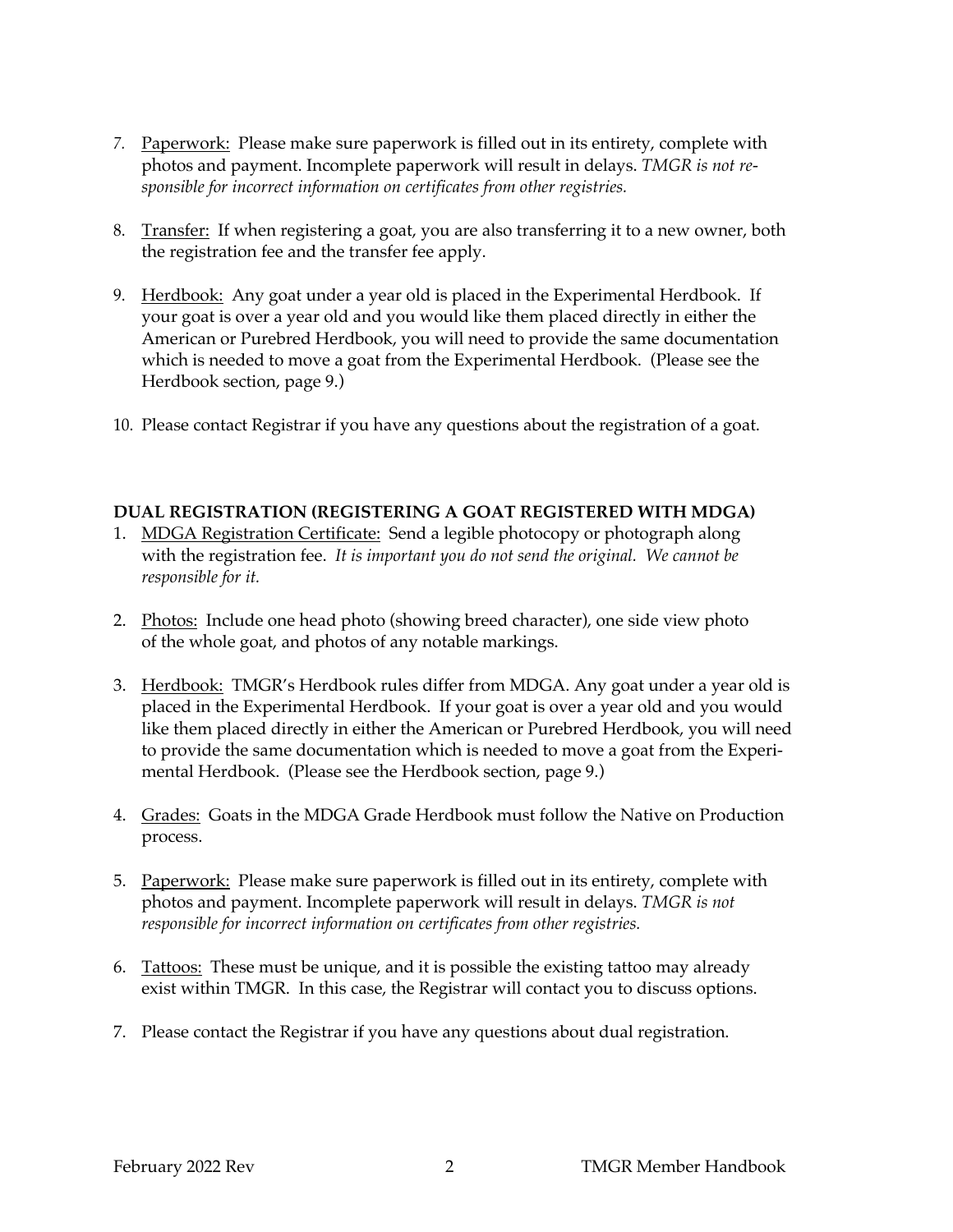#### **PERMANENT IDENTIFICATION**

A unique approved permanent marking (e.g., tattoos or microchip) **MUST** be applied or inserted in a goat prior to it being registered with TMGR. This permanent identification must be recorded on the certification of registration and is used to confirm the goat's identification for the purposes of registry activities, e.g., shows, milk test, breeding service, semen collection, and sale/change of ownership.

Either tattoos or microchips can be used as the primary identification for dairy goats registered with TMGR. If the owner choses to use microchips only, tattooing is not required. However, tattoos must still be assigned and recorded on the Certificate of Registration. It is strongly recommended animals be tattooed/microchipped before they are sold or purchased.

This identification policy is for TMGR registry purposes and programs only. It is the responsibility of the member to know individual state and/or federal requirements for the interstate and intrastate transport for fairs, exhibits, breeding, transfer of ownership, movement to market, and disease eradication programs. Registration papers or additional visible identification may be required to accompany the goat for state or federal regulatory purposes.

## **Tattoos**

If not using microchips, a goat must be tattooed before they can be registered. Preferred tattoo locations are in the ears or in the tail web. If a goat is unable to be tattooed in the ear or tail web, they may be tattooed inside the flank, and this shall be noted on the Certificate of Registration. TMGR has an exclusive use policy for assigned tattoo sequences. Assigned tattoo sequences are protected with their use restricted to the membership they are assigned to.

The sequence of letters "USA", "CULL", "MEAT" and "NONE" will not be assigned and shall not be used. The sequence "TMGR" is assigned to the registry and may be used at the discretion of the Registrar to register goats for non-members who do not have an assigned tattoo.

When filling out applications for registration, please state on the application the tattoos as they exactly appear on the animal or as they are assigned if the goat's primary identification is its microchip.

No animal shall be registered by TMGR with the same tattoo within a twenty-year period. Alteration of a tattoo to assure uniqueness may be requested by TMGR before registration is completed.

It is recommended that the Herd Tattoo (a unique alphanumeric combination of 2 to 4 characters assigned to every membership) go in the goat's right ear and in the left ear, the individual identification be a letter to indicate year of birth and a serial number to designate order of birth on your farm.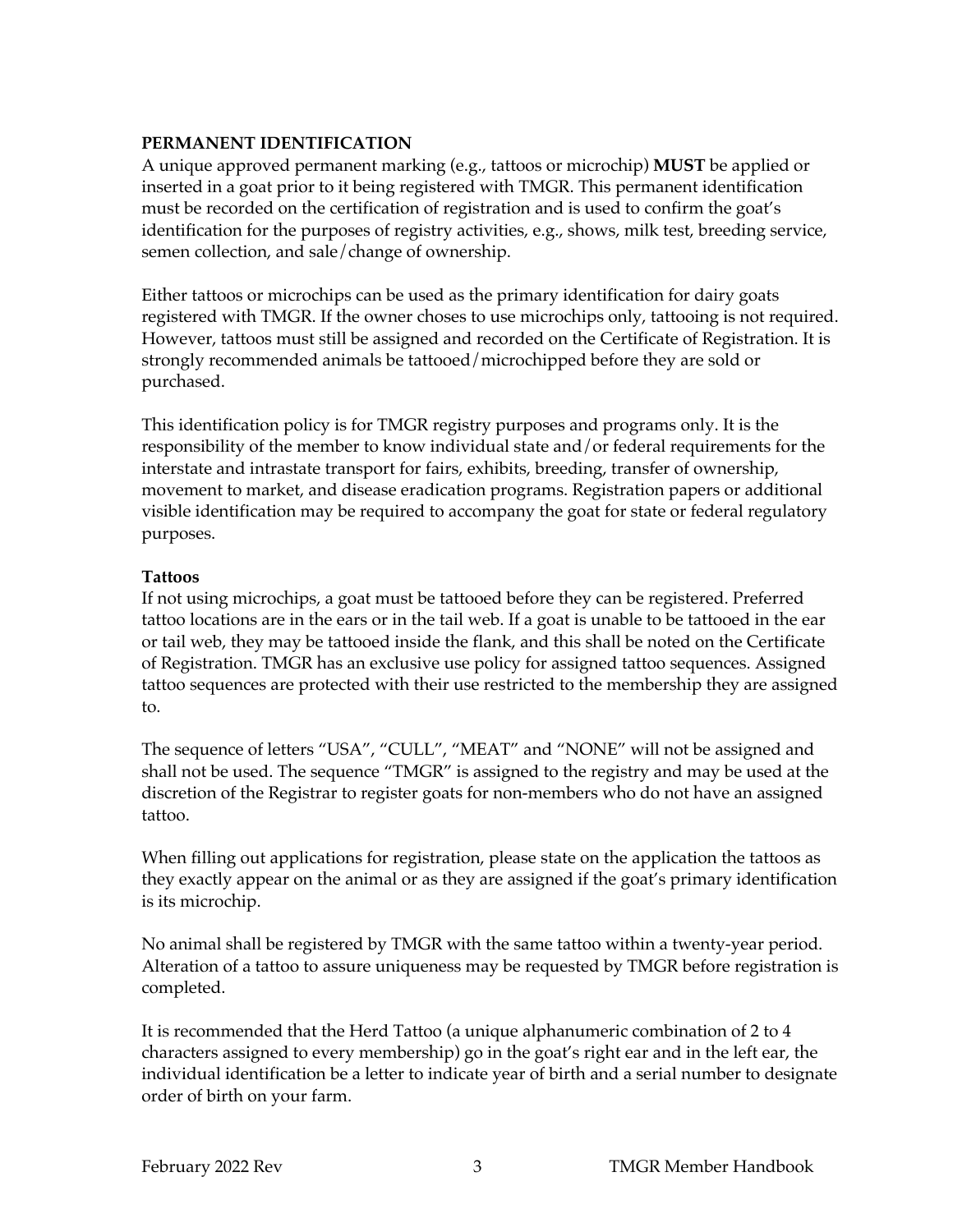When a goat is re-tattooed due to fading or illegible tattoo, the certification of registration shall be sent back to the Registrar, with the appropriate revision fee, and will be marked "retattooed."

A tattoo will be deemed correct when it can be identified, it exactly matches what is recorded on the registration paper, and no other marks are detected. If other marks exist, they can be disregarded, if the Certificate of Registration is marked "retattooed."

Here are several years of recommended letters designating years

| $2019$ —I. | $2022-P$   | $2025 - T$ | 2028—X | $2031 - A$ |
|------------|------------|------------|--------|------------|
| $2020-M$   | 2023—R     | $2026 - V$ | 2029—Y | 2032—B     |
| $2021 - N$ | $2024 - S$ | 2027—W     | 2030—Z | $2033 - C$ |

Letters "G", "I", "O", "Q", "U" are not used. It is too easy to confuse "I" with "1" and "G", "O", "Q", and "U" with "0".

# **Microchips**

Microchips are passive electronic identification devices that are implanted into a goat's body. They are passive in that they do not emit a frequency or have a power source of their own. They are activated by a chip reader and return a unique number sequence typically 12 or 15 digits. It is highly recommended members use the 15-digit chips that start with the three-digit country of origin code (840 is the code for USA).

If a member chooses to only use microchips as the means for permanent identification, the member is responsible for providing a microchip reader any time the animal needs to be identified (e.g., milk test competition, show, transport, semen collection, etc.).

Because goats can end up in a human food chain, there are only two acceptable locations for implantation – the base of the ear between the skin and the cartilage where the ear meets the head or in the tail. If your goat goes to slaughter, it is your responsibility to communicate the animal has a microchip so it can be removed from the carcass prior to processing.

When a goat is re-chipped due to a lost or missing microchip, the Certificate of Registration shall be sent to the office with the appropriate revision fee and will be marked "reimplanted." The second microchip number will be added to the registration paper.

A microchip will be deemed correct when it can be identified, the numbers exactly match what is recorded on the Certificate of Registration (special characters or spaces can be ignored), and no other chips are detected. If multiple microchips are detected, it will be allowed, if both are identified on the Certificate of Registration and the Certificate of Registration is marked "reimplanted."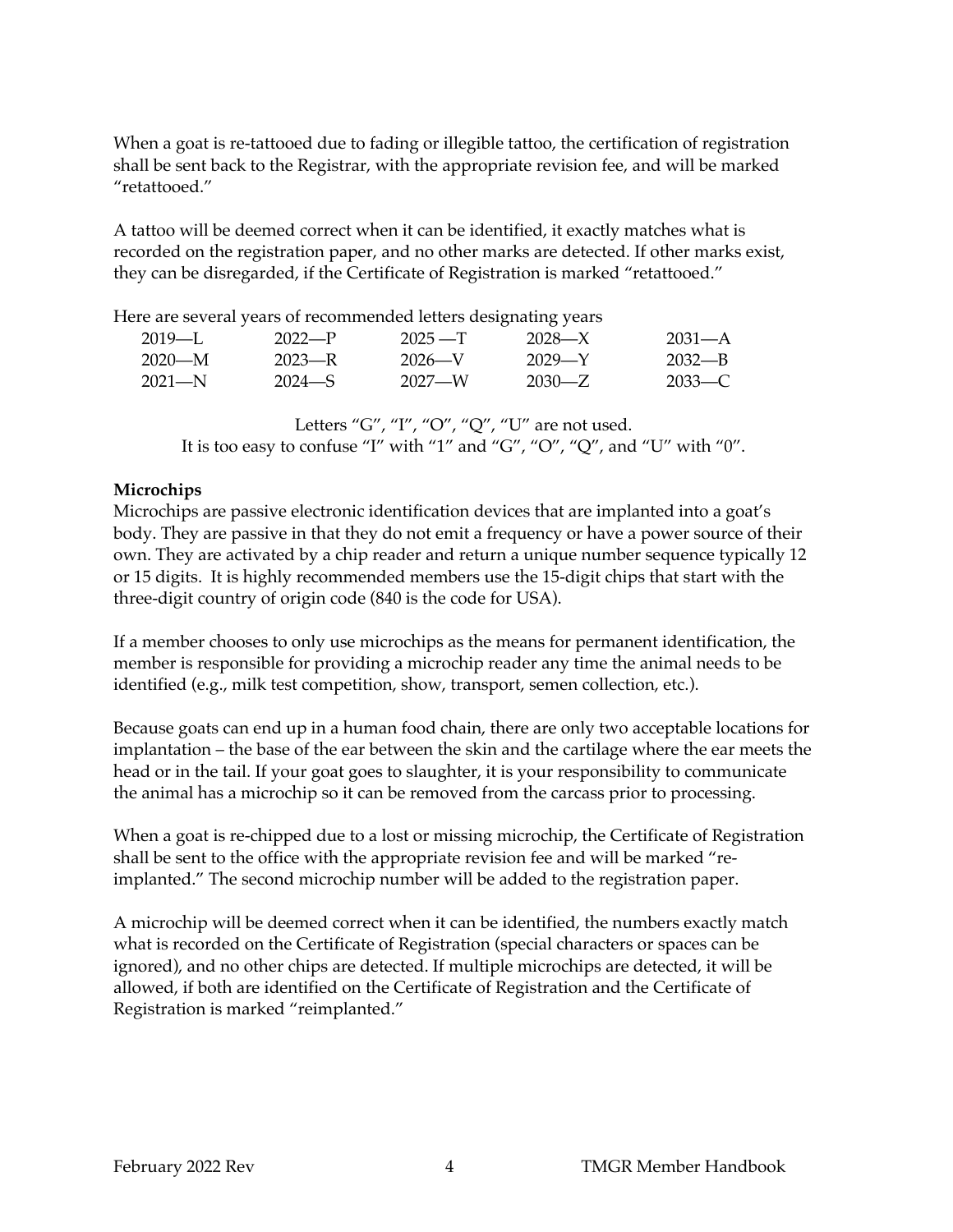## **WHEN IS A BUCK SERVICE MEMO REQUIRED**

A Buck Service Memo must accompany an Application for Registration under the following conditions:

- 1. If you had your doe serviced by a buck owned by another party, i.e., the dam and the sire are not owned by the same person(s).
- 2. If you buy a bred doe, a Buck Service Memo must accompany the first Application for Registration of her offspring. If the seller of the bred doe does not provide a Buck Service Memo with the sale of the doe, the kids cannot be registered.
- 3. A Buck Service Memo is not needed if the does serviced is owned by one member of the partnership – any member of a buck owning partnership can register kids or sign a Buck Service Memo for that buck.
- 4. If the sire of the goat you are registering is not owned by the breeder, you must have the owner of the sire fill out and sign a Breeding Memo.

## **"DOE ONLY" BUCK SERVICE MEMO**

- 1. A "Doe Only" Buck Service Memo restricts registration of kids from a given breeding to doe offspring only. Bucklings born from a breeding with a "Doe Only" Buck Service Memo would be unregistrable.
- 2. The "Doe Only" Buck Service Memo must be used to restrict registration of offspring. The "Doe Only" Buck Service Memo requires the signature of the owner of the buck AND a signature of the owner of the doe documenting the owner of the doe understands this service memo is a restricted breeding memo and only doelings from this breeding can be registered.
- 3. If a person submits an Application for Registration for a buck from a "Doe Only" Buck Service Memo, the registration of the buck will be denied.

#### **PRENATAL OWNERSHIP**

- 1. When registering kids from a doe that was purchased already bred, the owner should provide you with a Transfer Form for the doe and a Buck Service Memo for the sire.
- 2. If the member selling the pregnant doe wishes to restrict which kids from that does can be registered, the seller has the option of providing a "Doe Only" Buck Service Memo. The signature of the buyer of the doe is required on the "Doe Only" Buck Service Memo to document the new owner understands the registration of kids will be restricted to doelings only.
- 3. You can transfer the doe at any time prior to kidding and registration of kids.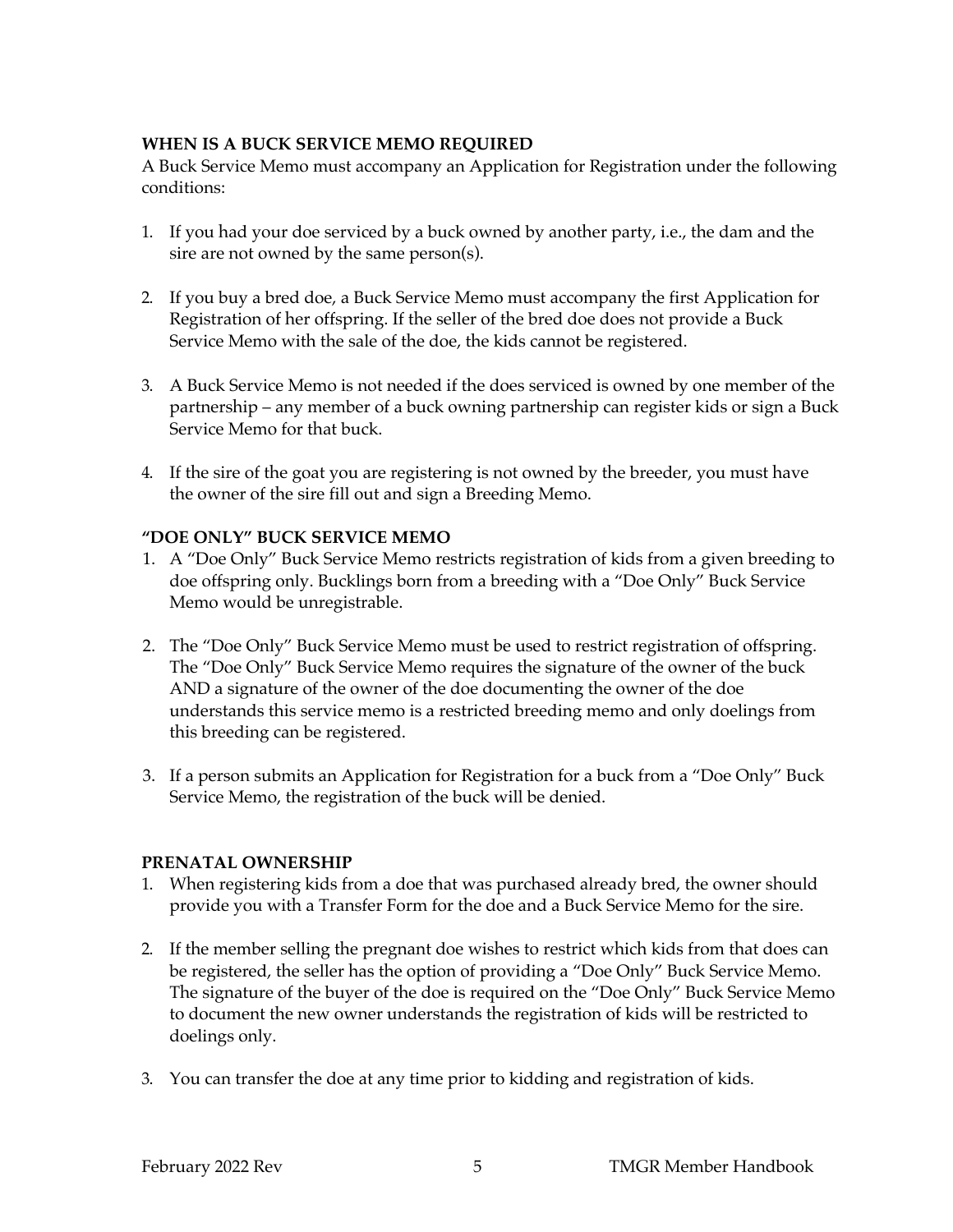- 4. The Buck Service Memo should be kept and turned in with the Application for Registration for the kids when they are born. When the kids are born, they will be registered with the herd name of the breeder.
- 5. Since the kids are born on the new owner's property, the new owner's Tattoo Prefix will be used. The new owner will need to have applied for a Herd Name and Tattoo Prefix.

#### **REGISTRATION OF AI KIDS**

- 1. Prior to registration of AI kids, a Buck Collection Form must be filed with TMGR for mini dairy goat breeds. If the buck is a Standard Breed or Nigerian Dwarf, the buck collection must be on file with ADGA, AGS, or NDGA.
- 2. At the time of registration, the owner of the doe will submit a Record of Artificial Insemination Form with the Application for Registration. The Record of Artificial Insemination Form will serve as a service memo for progeny resulting from artificial insemination.
- 3. The Record of Artificial Insemination Form must provide the following:
	- a) The buck's name and registration number
	- b) The doe's name, registration number, and permanent identification (tattoo and/or microchip) used to verify her identity prior to insemination
	- c) Doe's Owner's Name and TMGR Membership Number
	- d) Processor's Name and date semen was processed
	- e) Inseminator's Name, Signature, and TMGR Membership Number (if a member)
- 4. If the semen used is not from a TMGR registered buck, a copy of the buck's Certificate of Registration must be submitted with the Application for Registration.

#### **BUCK COLLECTION RULES**

- 1. A Buck Collection Form must be filed with TMGR for any miniature dairy breed bucks collected. Buck Collection Forms for Foundation Breeds should be submitted to foundation registries (e.g., ADGA) and not TMGR.
- 2. It is the owner's responsibility to ensure the Buck Collection Form for miniature breed bucks has been submitted to TMGR. The form can be submitted by the processor or the owner/agent. The buck must be identified by permanent identification (tattoos or microchip) at the time of collection and that permanent identification on the buck must be verified as matching that which is on his Certificate of Registration.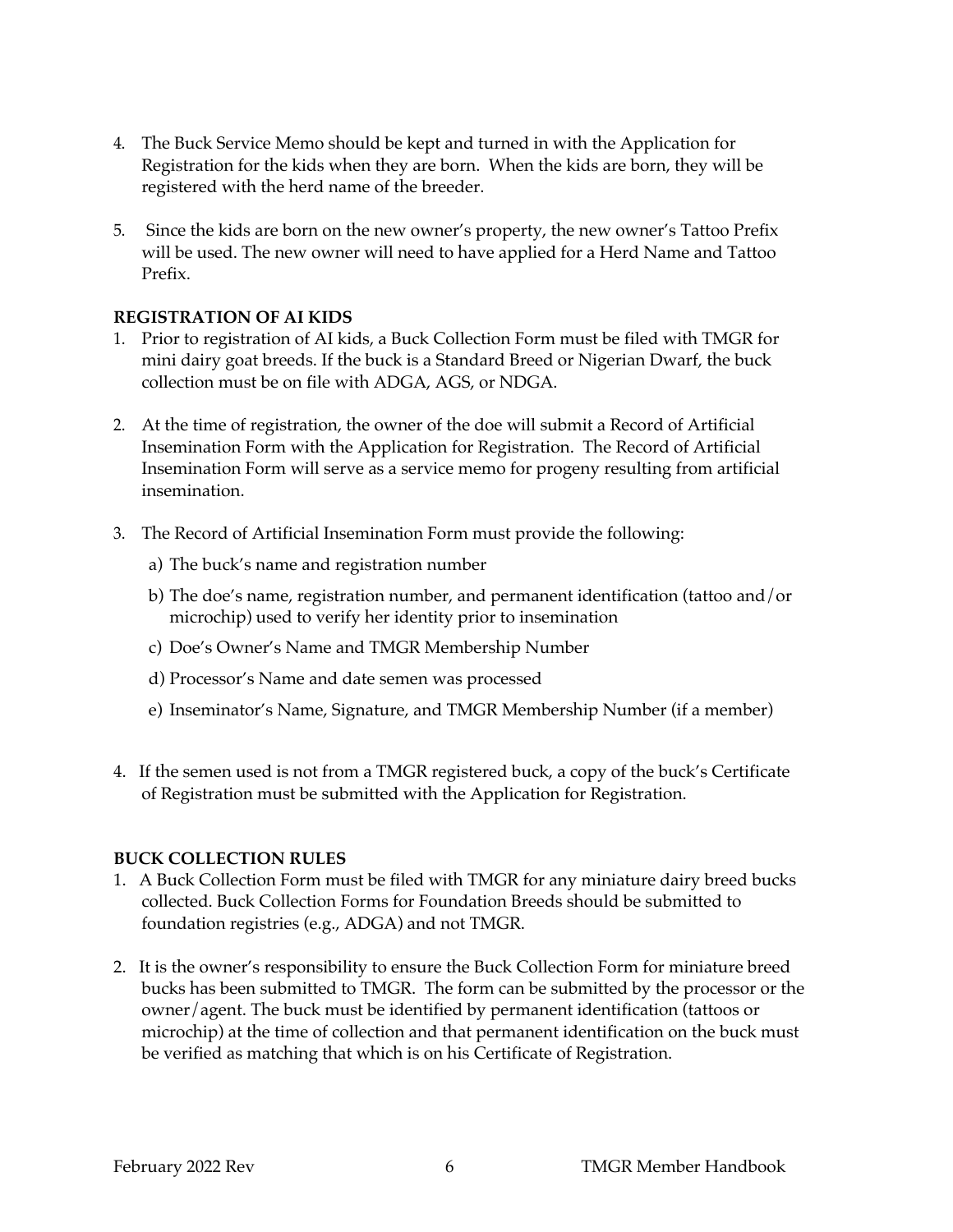- 3. A Buck Collection Form consists of the following information:
	- a) the buck's registered name, registration number, and tattoos and/or microchip (whichever was used to identify him at the collection)
	- b) name, address, phone number of the buck owner;
	- c) the name, address and phone number of the processor;
	- d) the number of straws collected and buck code (if one is assigned by the processor),
	- e) the signature of the buck owner,
	- f) the signature of the person who verified the identity of the buck
	- g) the signature of the semen processor; and
	- h) the date of the collection.
- 4. Offspring resulting from the use of collected semen will not registered if the Buck Collection Form does not contain the criteria in #3 above.
- 5. The vial, straw, or other container carrying semen must be accurately labeled (with permanent ink) with the following information: name and registration number of the buck; date of collection; business name or National Association of Animal Breeder's code for the person/organization collecting and freezing the semen. Additional information, such as processor's code, tattoos, date of birth, etc., are allowed, but are not required.
- 6. Once a Buck Collection Form is on file with TMGR, TMGR will a note a collection record exists for the buck in the online pedigree. No information other than a collection record exists (e.g., owner, number of straws, etc.) will be displayed.

# **REGISTRATION OF NATIVE ON PRODUCTION (FEMALES ONLY)**

- 1. Definition of Native on Production: A doe for which parentage cannot be proven by registration papers, but which adheres to the TMGR standard of its breed (please refer to the TMGR Breed Standards) AND has demonstrating her ability to meet TMGR Advanced Registry requirements for Milk Production by participating and completing at least one lactation under official DHIA/DHIR Rules and Regulations.
- 2. Because NOPs are placed in the Experimental Herdbook, the doe is allowed to conform to the Experimental Standard
- 3. Advanced Registry requirements can be met by a 305-day AR lactation or meeting the 3 One-Day Test requirements.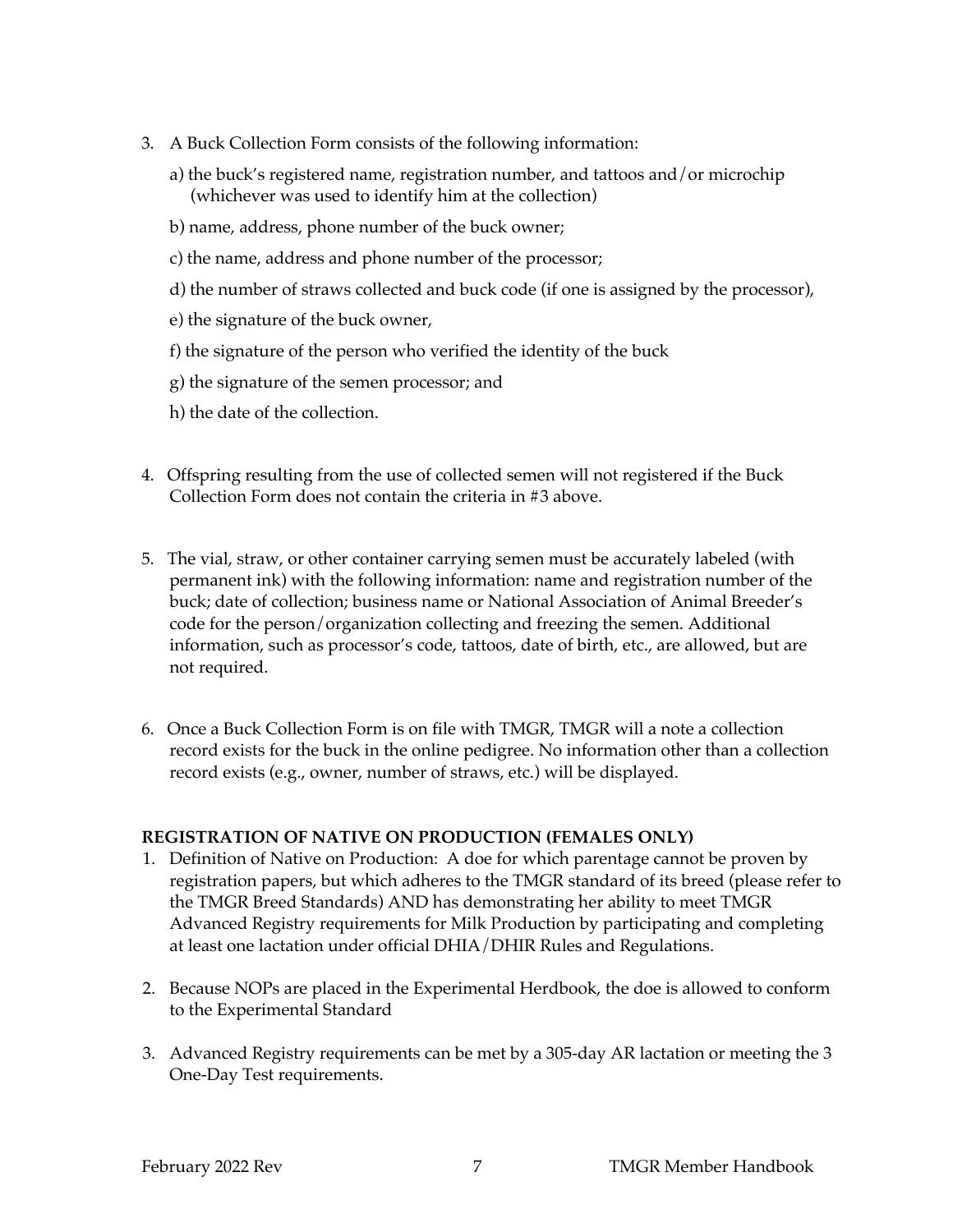- 4. You must complete the NOP Application for Registration and indicate which Breed Standard the doe conforms to. Include height measurement and any identifying marks.
- 5. Provide 3 photographs showing the right side, left side and a close-up of the head showing breed characteristics.
- 6. Provide a letter stating why the NOP status is being requested, and all known history and heritage of the animal. Include statement from previous owners and/or breeders when possible.
	- 7. Provide a copy of an official DHIA Final Doe Page or the results from the 3 One-Day Tests to the Milk ProgramChairman.
	- 8. Submit a non-refundable registration fee of \$15.00. You must be a TMGR member to use the NOP program. This fee includes review by the NOP committee of all information submitted. Requests for additional photos or information may be necessary. Acceptance is not guaranteed.
	- 9. Once the application is reviewed and accepted, the does will be registered as Native on Production with the designation of NOP as part of the registration number.
- 10. Upon acceptance for registration, NOP does are assigned F0 for their generation, assigned 50:50 percentages (unless sufficient documentation of percentages is in their application packet) and are placed in the Experimental Herdbook.
- 11. NOP does must be bred to a TMGR or MDGA Experimental, American or Purebred registered mini dairy goat buck of the same breed to produce kids which will be registered as F1.
- 12. The doe-only offspring of an ADGA Grade or Grade Experimental of 75% or higher known lineage bred to a registered Nigerian or Mini buck (of the same standard breed) can be registered with TMGR based on pedigree alone. They will be noted as F0 and will be placed in the Experimental Herdbook.
- 13. If paperwork exists from one of the qualified registries, it is strongly suggested that you obtain those certificates of registration to submit to TMGR for registration of your animals and/or go back to the breeder and re-create the paper trail. Once your goat is registered with TMGR as Native on Production, it will remain as such even if you later get a Certificate of Registration to document pedigree.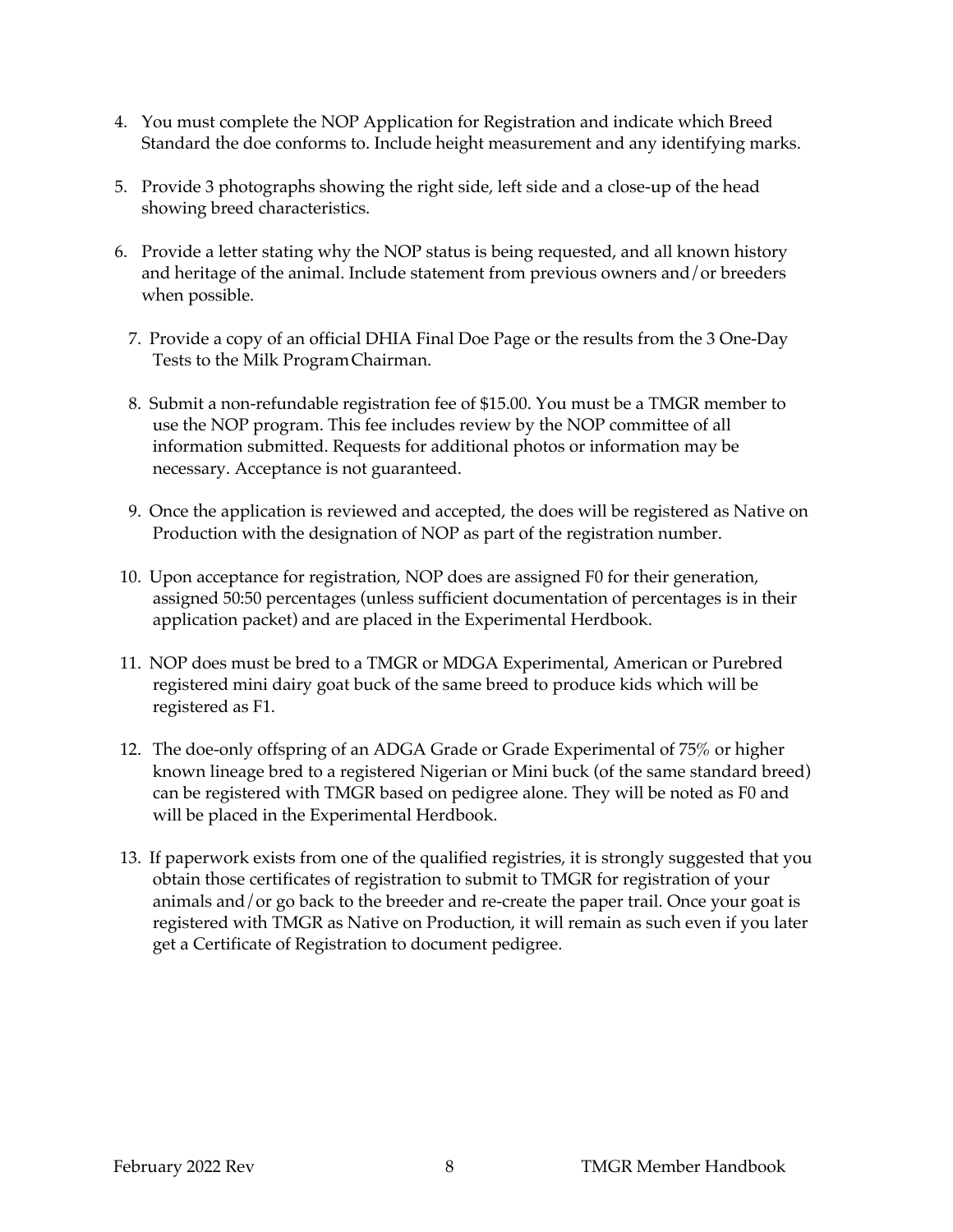## **REQUIREMENTS TO INCLUDE GENETIC INFORMATION IN ANIMAL RECORDS**

- 1. Genetic information submitted to TMGR will be incorporated into the goat's database record with information being displayed on the goat's Certificate of Registration and on TMGR's on-line pedigree record.
- 2. For TMGR to include genetic information in a goat's database record, the report from an approved, recognized lab must be submitted to TMGR.
- 3. Test results from approved labs should track animals by registered name and registration number OR by breed, gender, date of birth, and tattoo information. Test results without sufficient information to track results to a specific registered animal will not be accepted.

# **TRANSFERRING A GOAT**

- 1. When a TMGR registered goat is sold, it must be transferred to the buyer and the transfer recorded in TMGR records before its progeny can be registered. All changes of ownership must be recorded through TMGR.
- 2. When transferring an animal already registered with TMGR, please mail the ORIGINAL Certificate of Registration to the Registrar with the transfer form on the back of the Certificate of Registration filled out. **Transfers of goats already registered with TMGR cannot be processed without the original Registration Certificate being returned to the Registrar.**
- 3. If the goat being transferred is  $3<sup>rd</sup>$  generation or higher and more than one year of age, you may request a change of Herdbook placement. When doing so, submit documentation of the goat meeting Breed Standard. At the time of transfer, the goat will be evaluated for Herdbook reassignment as part of the Transfer Fee.
- 4. If you sell an animal prior to registering it and wish to register and transfer it at the same time, please fill out the Application for Registration AND the Transfer Section at the bottom of the Application for Registration form. If using the on-line system, fill out the Application for Registration, hit the SUBMIT button, then fill out the Transfer Form and hit the SUBMIT button.
- 5. The inclusion of a Certificate of Registration with the sale of a goat is at the owner's discretion. Animals sold without a Certificate of Registration (or Application for Registration) the Transfer Section filled out will NOT be recognized as registered animals.
- 6. It is highly recommended to photocopy both sides of the original certificate to keep in your records until you receive the new certificate. This can be used as documentation in case the original is lost in the mail.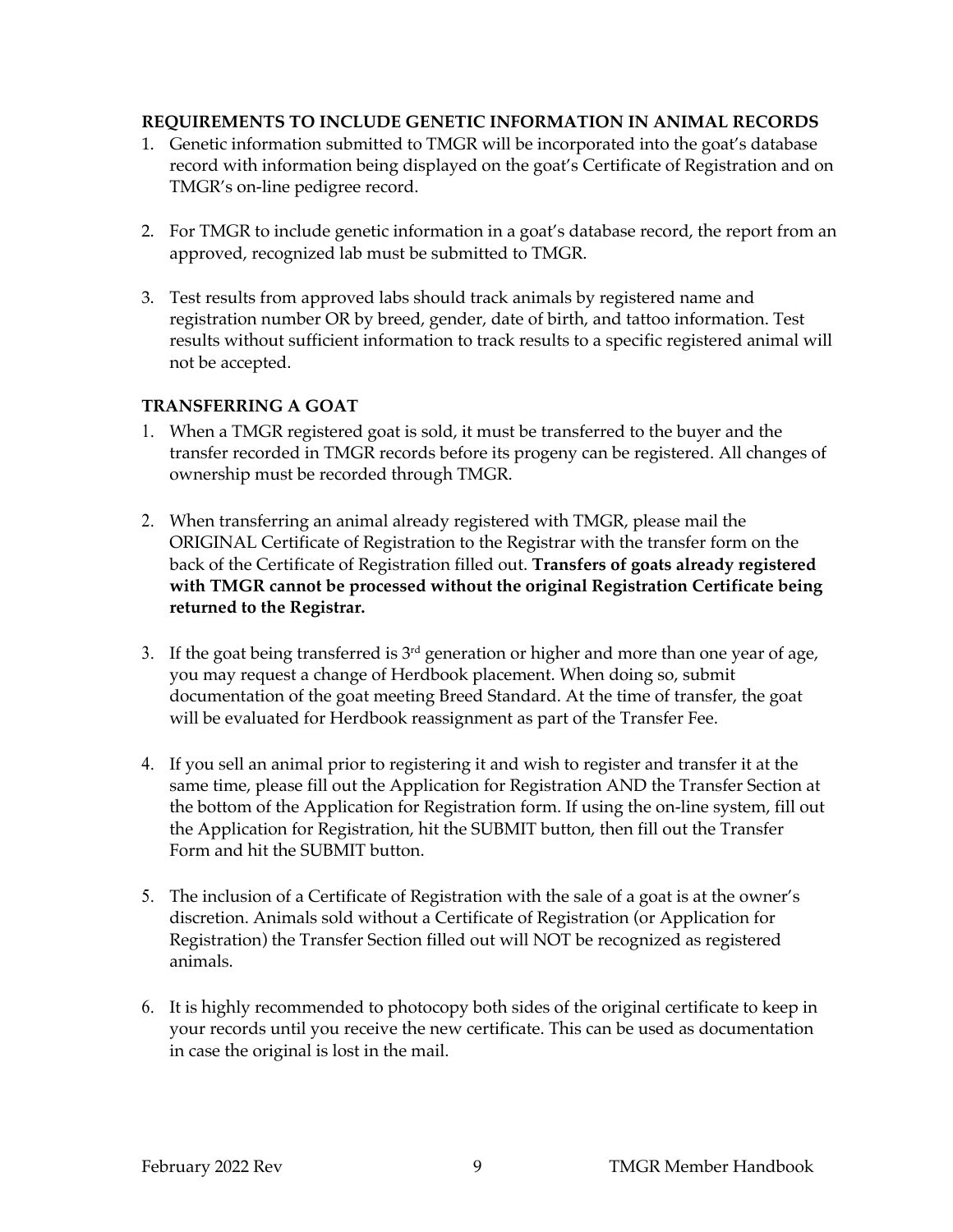#### **HERDBOOK STANDARDS**

TMGR maintains three herdbooks for tracking the development of and lineages/pedigrees for each breed: Experimental, American, and Purebred. Descriptions and requirements of each are as follows.

#### **Experimental Herdbook**

Any animal that is generation F1 or F2 is placed in the Experimental Herdbook, no matter what their physical description or age. Animals in the Experimental Herdbook may meet Breed Standard but are not required to meet Breed Standard.

Animals of 3rd generation or higher are placed in the Experimental Herdbook until they are at least one year of age and will remain in the Experimental Herdbook, if they do not meet Breed Standards as they age. Animals that have been evaluated for moving out of the Experimental Herdbook but were deemed ineligible for another herdbook will have an asterisk (\*) placed at the end of their registration number.

Any animal moved to the American or Purebred Herdbook may at a later point in their life be moved back to the Experimental Herdbook if they are deemed to no longer meet the Breed Standard (e.g., they continue to grow, and their height exceeds the maximum height when they are older).

Native on Production or Native on Appearance animals are also placed in the Experimental Herdbook. Because these animals are missing documented lineages, they are identified as F0. These lines require an additional generation to be eligible for the American Herdbook.

#### **American Herdbook**

Any animal that is generation F3, F4, or F5 and is documented to meet Breed Standard, including height, at one year of age or older can be moved from the Experimental Herdbook to the American Herdbook. If registration occurs after the goat is one year of age or older, it can be placed directly into the American Herdbook, if sufficient documentation of meeting Breed Standards is provided.

Movement from the Experimental Herdbook into the American Herdbooks is initiated by the owner submitting documentation of the goat meeting Breed Standard and requesting the herdbook change. The original registration papers must be mailed to the Registrar. Additionally, quality pictures that include a front and side view and height measurements at one year of age or more must be submitted. Height measurements need to be taken and signed by another breeder, veterinarian, milk tester, or show judge. If the owner cannot find someone to assist in measuring the goat's height, photos of the height can be submitted to the Registrar, who can act as the neutral third party. There is a \$3.50 fee to process the Herdbook change and issue the new registration papers for qualifying animals as American.

Any goat that is  $6<sup>th</sup>$  generation or higher, that meets Breed Standard, but does not have sufficient documentation of its parents, grandparents, and great-grandparents all meeting Breed Standard after they were one year of age can be placed in the American Herdbook.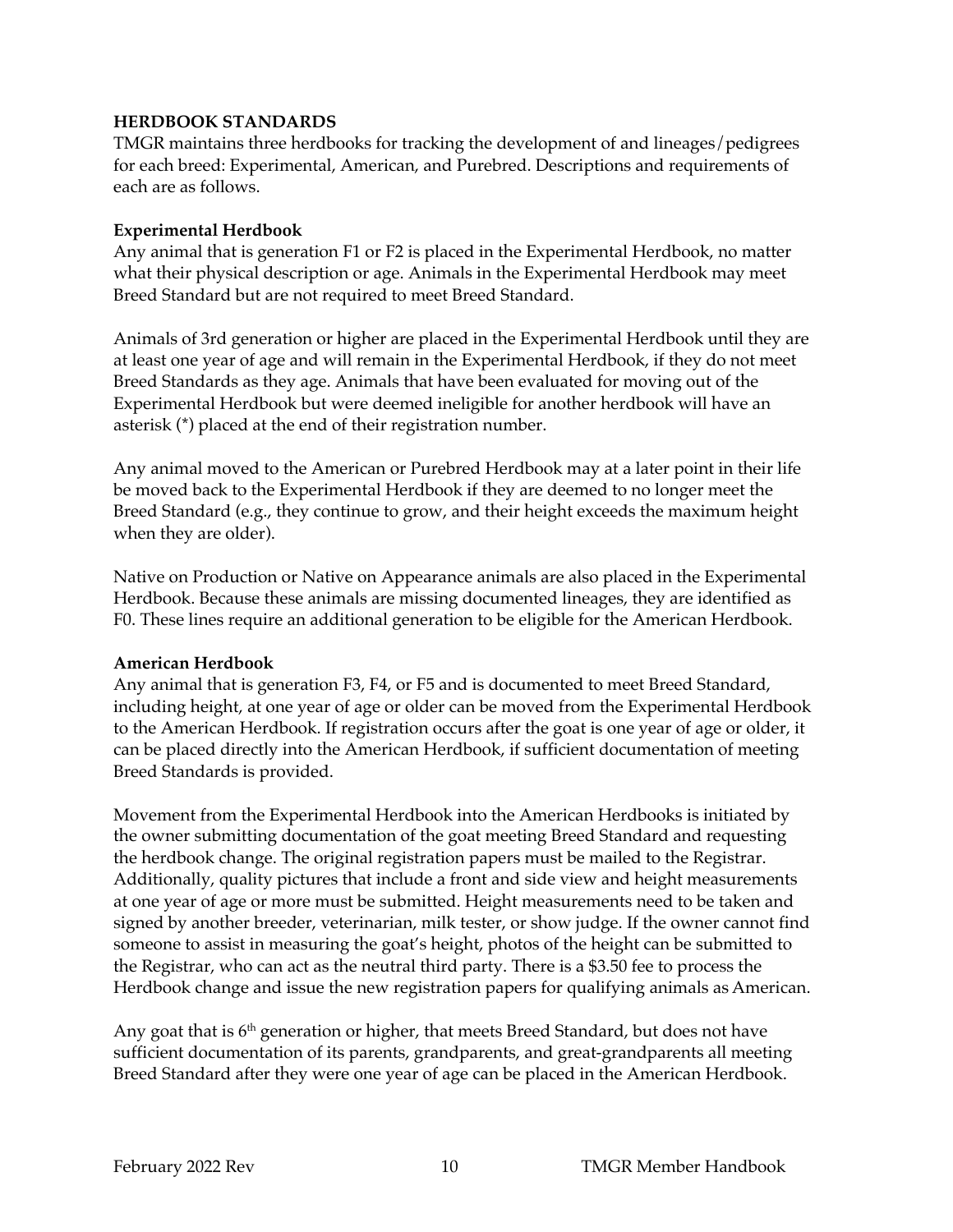#### **Purebred Herdbook**

Any animal that is generation F6 or higher, is documented to meet Breed Standard, including height, at one year of age or older AND has documentation of the 3 preceding generations (parents, grandparents, and great-grandparents) meeting Breed Standards at one year of age or older can be moved from the Experimental Herdbook to Purebred Herdbook. If registration occurs after the goat is one year of age or older, it can be placed directly into the Purebred Herdbook, if sufficient documentation of meeting Breed Standards is provided.

Movement from the Experimental Herdbook into the Purebred Herdbooks is initiated by the owner submitting documentation of the goat meeting Breed Standard and requesting the herdbook change. The original Certificate of Registration must be mailed to the Registrar. Additionally, quality pictures that include a front and side view and height measurements at one year of age or more must be submitted. Height measurements need to be taken and signed by another breeder, Veterinary, Milk Tester, or Show Judge. If the owner cannot find someone to assist in measuring the goat's height, photos of the height can be submitted to the Registrar, who can act as the neutral third party. There is a \$3.50 fee to process the herdbook change and issue the new registration papers for qualifying animals as Purebred.

#### **LEASING ANIMALS**

TMGR shall recognize the following regulations and agrees to register animals when an animal is leased by another person other than the breeder/owner.

#### **All Leases**

- 1. To be valid, the agreement must be signed by all parties involved AND must be submitted to the TMGR Registrar.
- 2. The term of the lease will be the date the legal owner signs the form, until the end date noted on the agreement.
- 3. The owner(s) agrees NOT to sell the animal after signing the agreement before the end of the lease agreement.
- 4. A leased animal may only be leased by one TMGR member at a time.
- 5. TMGR is not responsible for settling disagreements, legal responsibilities, or injuries between the lease, or injuries between the lessee and the recorded owner(s).
- 6. A lease contract must be signed and on file in the TMGR office prior to or accompanying the first kid Application for Registration.